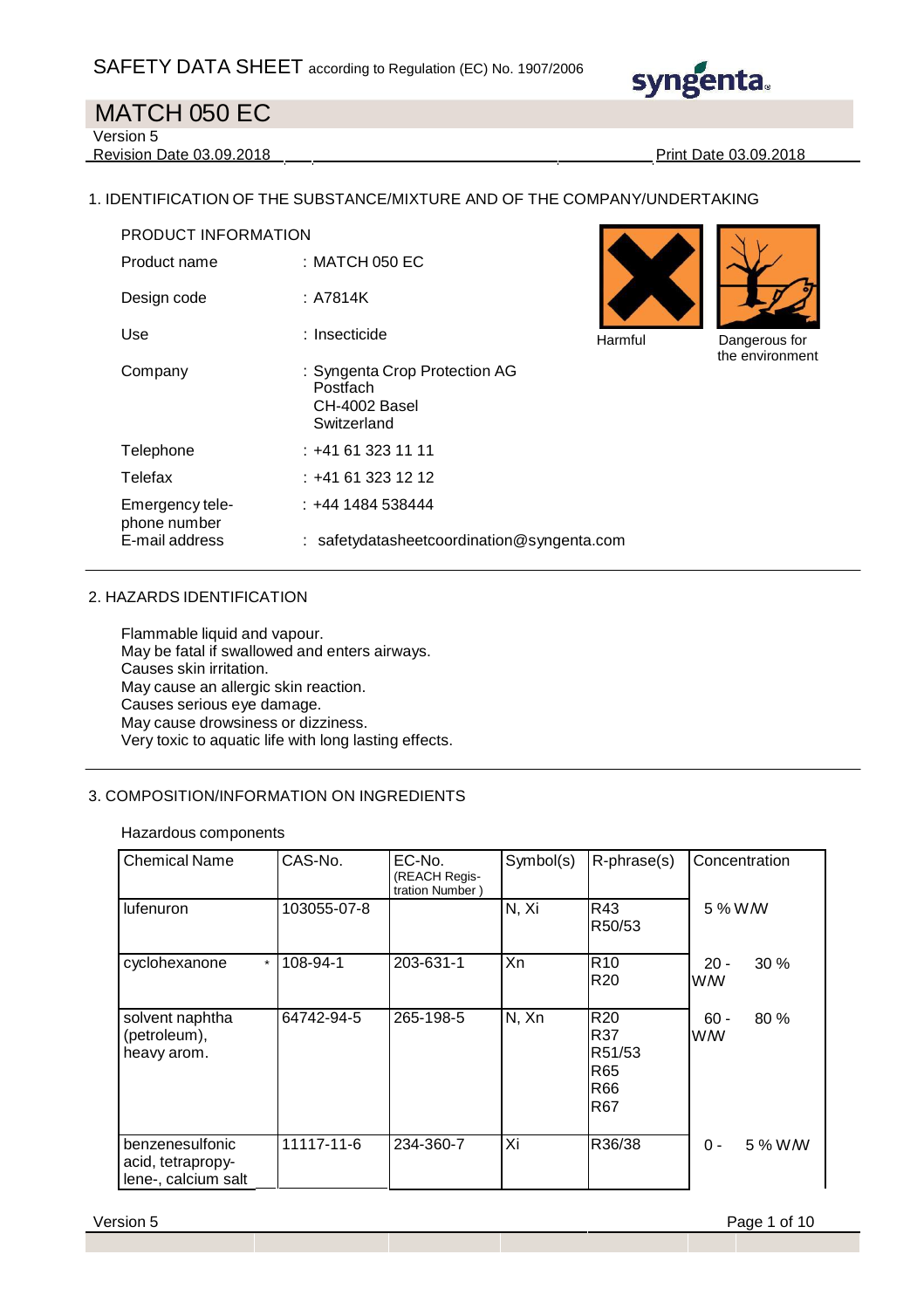

Version 5

Revision Date 03.09.2018 **Print Date 03.09.2018** 

| 2-methylpropan-<br>$1$ -ol | 78-83-1 | 201-148-0 | Xi | R <sub>10</sub><br>R37/38<br>R41 |
|----------------------------|---------|-----------|----|----------------------------------|
|                            |         |           |    | R67                              |

\* Substances for which there are Community workplace exposure limits. For the full text of the R-phrases mentioned in this Section, see Section 16.

| 4. FIRST AID MEASURES           |                                                                                                                                                                                                         |
|---------------------------------|---------------------------------------------------------------------------------------------------------------------------------------------------------------------------------------------------------|
| General advice                  | : Have the product container, label or Material Safety Data Sheet<br>with you when calling the Syngenta emergency number, a poison<br>control center or physician, or going for treatment.              |
| Inhalation                      | : Move the victim to fresh air.<br>If breathing is irregular or stopped, administer artificial respiration.<br>Keep patient warm and at rest.<br>Call a physician or poison control centre immediately. |
| Skin contact                    | : Take off all contaminated clothing immediately.<br>Wash off immediately with plenty of water.<br>If skin irritation persists, call a physician.<br>Wash contaminated clothing before re-use.          |
| Eye contact                     | : Rinse immediately with plenty of water, also under the eyelids, for<br>at least 15 minutes.<br>Remove contact lenses.<br>Immediate medical attention is required.                                     |
| Ingestion                       | : If swallowed, seek medical advice immediately and show this con-<br>tainer or label.<br>Do not induce vomiting: contains petroleum distillates and/or aro-<br>matic solvents.                         |
| Medical advice                  | : There is no specific antidote available.<br>Treat symptomatically.<br>Do not induce vomiting: contains petroleum distillates and/or aro-<br>matic solvents.                                           |
| 5. FIRE-FIGHTING MEASURES       |                                                                                                                                                                                                         |
| Suitable extinguishing<br>media | : Extinguishing media - small fires<br>Use water spray, alcohol-resistant foam, dry chemical or carbon<br>dioxide.<br>Extinguishing media - large fires<br>Alcohol-resistant foam                       |
| Extinguishing media             | Do not use a solid water stream as it may scatter and spread fire.                                                                                                                                      |

for safety reasons Specific hazards during : As the product contains combustible organic components, fire will produce dense black smoke containing hazardous products of combustion (see section 10). Exposure to decomposition products may be a hazard to health. Flash back possible over considerable distance.

fire fighting

which shall not be used

0 - 5 % W/W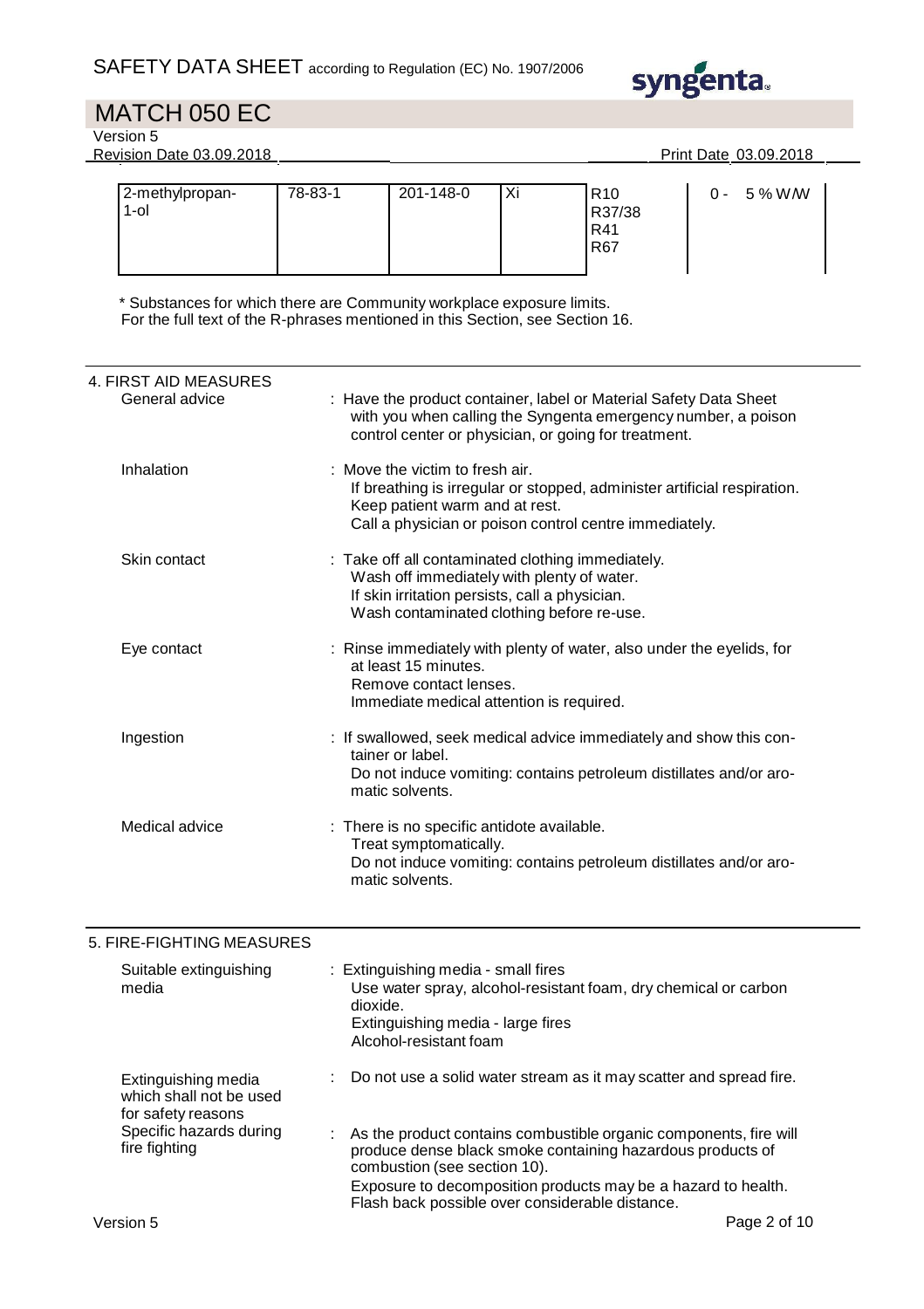|                                       | $S$ AFE I Y DA I A SHEE I according to Regulation (EC) No. 1907/2006<br><b>syngenta.</b>                                                                                                                                                                                                    |
|---------------------------------------|---------------------------------------------------------------------------------------------------------------------------------------------------------------------------------------------------------------------------------------------------------------------------------------------|
| MATCH 050 EC                          |                                                                                                                                                                                                                                                                                             |
| Version 5<br>Revision Date 03.09.2018 | Print Date 03.09.2018                                                                                                                                                                                                                                                                       |
|                                       |                                                                                                                                                                                                                                                                                             |
| ment for fire-fighters                | Special protective equip- : Wear full protective clothing and self-contained breathing appara-<br>tus.                                                                                                                                                                                      |
| Further information                   | Do not allow run-off from fire fighting to enter drains or water<br>courses.<br>Cool closed containers exposed to fire with water spray.                                                                                                                                                    |
| 6. ACCIDENTAL RELEASE MEASURES        |                                                                                                                                                                                                                                                                                             |
| Personal precautions                  | : Refer to protective measures listed in sections 7 and 8.<br>Keep people away from and upwind of spill/leak.<br>Beware of vapours accumulating to form explosive concentrations.<br>Vapours can accumulate in low areas.<br>Remove all sources of ignition.<br>Pay attention to flashback. |
| Environmental precau-<br>tions        | : Prevent further leakage or spillage if safe to do so.<br>Do not flush into surface water or sanitary sewer system.                                                                                                                                                                        |
| Methods for cleaning up               | : Contain spillage, and then collect with non-combustible absorbent<br>material, (e.g. sand, earth, diatomaceous earth, vermiculite) and<br>place in container for disposal according to local / national regula-<br>tions (see section 13).                                                |
| Additional advice                     | : If the product contaminates rivers and lakes or drains inform re-<br>spective authorities.                                                                                                                                                                                                |
| 7. HANDLING AND STORAGE               |                                                                                                                                                                                                                                                                                             |
| <b>HANDLING</b>                       |                                                                                                                                                                                                                                                                                             |
| Advice on safe handling               | : Avoid contact with skin and eyes.<br>When using do not eat, drink or smoke.<br>Use only in an area containing flame proof equipment.<br>Take precautionary measures against static discharges.<br>For personal protection see section 8.                                                  |

### **STORAGE**

|                      | Requirements for storage : Keep containers tightly closed in a dry, cool and well-ventilated |
|----------------------|----------------------------------------------------------------------------------------------|
| areas and containers | place.                                                                                       |
|                      | Keep out of the reach of children.                                                           |
|                      | Keep away from combustible material.                                                         |
|                      | Keep in an area equipped with sprinklers.                                                    |
|                      | Keep away from food, drink and animal feedingstuffs.                                         |
|                      | No smoking.                                                                                  |

#### 8. EXPOSURE CONTROLS/PERSONAL PROTECTION

#### Components with workplace control parameters

| Components | Exposure limit(s)  | Type of expo-<br>sure limit | Source          |
|------------|--------------------|-----------------------------|-----------------|
| lufenuron  | $5 \text{ ma/m}$ 3 | 8 h TWA                     | <b>SYNGENTA</b> |
| Version 5  |                    |                             | Page 3 of 10    |
|            |                    |                             |                 |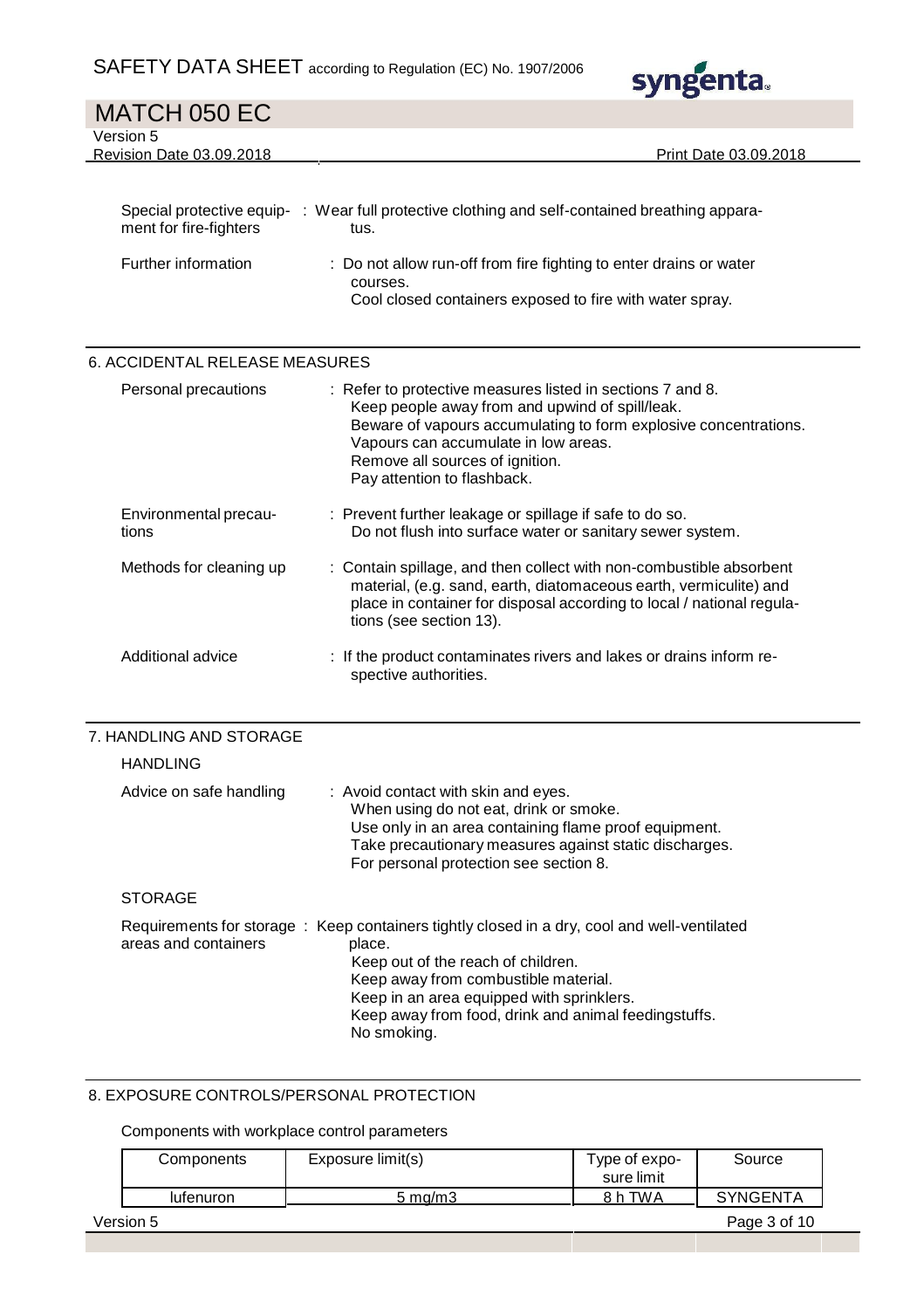

Version 5

Revision Date 03.09.2018 Print Date 03.09.2018

| cyclohexanone         | 100 mg/m3                 | 8 h TWA     | <b>SUVA</b>     |
|-----------------------|---------------------------|-------------|-----------------|
|                       | 200 mg/m3                 | 15 min STEL | <b>SUVA</b>     |
|                       | 80 mg/m3                  | 8 h TWA     | <b>DFG</b>      |
|                       | 100 mg/m3                 | 8 h TWA     | <b>ACGIH</b>    |
|                       | 700 ppm                   | <b>IDLH</b> | <b>NIOSH</b>    |
|                       | 10 ppm, 41 mg/m3 (Skin)   | 8 h TWA     | UK HSE          |
|                       | 20 ppm, 82 mg/m3 (Skin)   | 15 min STEL | UK HSE          |
|                       | 10 ppm, 40.8 mg/m3 (Skin) | 8 h TWA     | <b>IOELV</b>    |
|                       | 20 ppm, 81.6 mg/m3        | 15 min STEL | <b>IOELV</b>    |
|                       |                           |             |                 |
| solvent naphtha (pe-  | 100 mg/m3                 | 8hTWA       | <b>SUPPLIER</b> |
| troleum), heavy arom. |                           |             |                 |
| 2-methylpropan-1-ol   | 1,600 ppm                 |             | <b>NIOSH</b>    |
|                       | 50 ppm                    | 8 h TWA     | <b>SUVA</b>     |
|                       | $100$ ppm                 | 15 min STEL | <b>SUVA</b>     |
|                       | 50 ppm                    | 8 h TWA     | <b>ACGIH</b>    |
|                       | $100$ ppm                 | 8 h TWA     | <b>DFG</b>      |
|                       | 50 ppm, 231 mg/m3         | 8 h TWA     | UK HSE          |
|                       |                           |             |                 |

#### ENGINEERING MEASURES

Containment and/or segregation is the most reliable technical protection measure if exposure cannot be eliminated.

The extent of these protection measures depends on the actual risks in use.

If airborne mists or vapors are generated, use local exhaust ventilation controls.

Assess exposure and use any additional measures to keep airborne levels below any relevant exposure limit.

Where necessary, seek additional occupational hygiene advice.

PERSONAL PROTECTIVE EQUIPMENT

Protective measures : The use of technical measures should always have priority over the use of personal protective equipment.

When selecting personal protective equipment, seek

appropriate professional advice.

Personal protective equipment should be certified to appropriate standards.

Respiratory protection : A combination gas, vapor and particulate respirator may be ne-cessary until effective technical measures are installed. Protection provided by air-purifying respirators is limited.

Use a self-contained breathing apparatus in cases of emergency spills, when exposure levels are unknown, or under any circums-tances where air-purifying respirators may not provide adequate protection.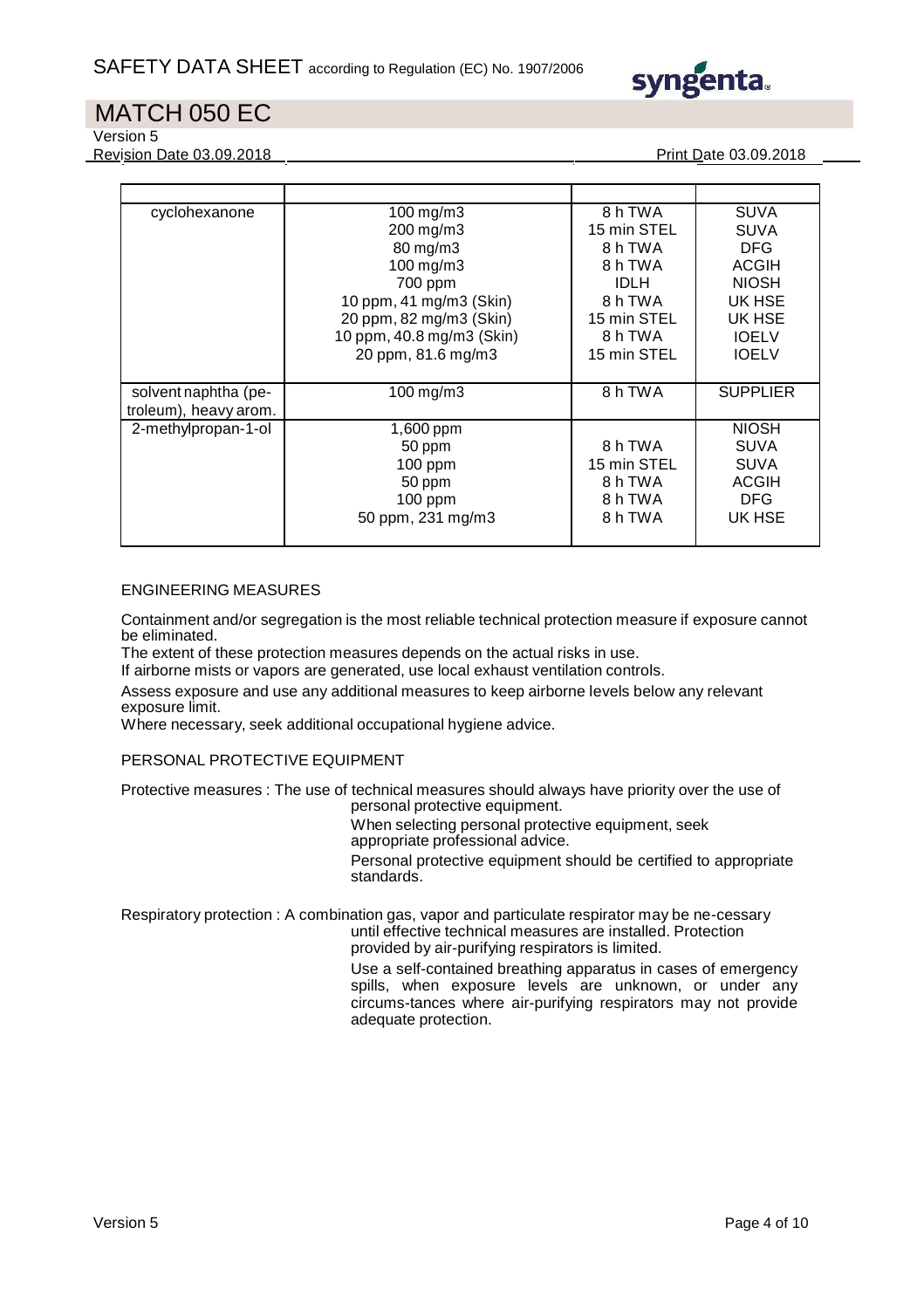| MATCH 050 EC                                 |                                                                                                                                                                                                                                                                                                                                                                                                                                                                            |
|----------------------------------------------|----------------------------------------------------------------------------------------------------------------------------------------------------------------------------------------------------------------------------------------------------------------------------------------------------------------------------------------------------------------------------------------------------------------------------------------------------------------------------|
| Version 5<br><b>Revision Date 03.09.2018</b> | Print Date 03.09.2018                                                                                                                                                                                                                                                                                                                                                                                                                                                      |
| Hand protection                              | : Chemical resistant gloves should be used.<br>Gloves should be certified to an appropriate standard.<br>Gloves should have a minimum breakthrough time that is appro-<br>priate to the duration of exposure.<br>The breakthrough time of gloves varies according to the thickness,<br>material and manufacturer.<br>Gloves should be discarded and replaced if there is any indication<br>of degradation or chemical breakthrough.<br>Suitable material<br>Nitrile rubber |
| Eye protection                               | : If eye contact is possible, use tight-fitting chemical safety goggles<br>and a face shield.                                                                                                                                                                                                                                                                                                                                                                              |
|                                              | Skin and body protection: Assess the exposure and select chemical resistant clothing based on<br>the potential for contact and the permeation / penetration cha-<br>racteristics of the clothing material.<br>Wash with soap and water after removing protective clothing.<br>Decontaminate clothing before re-use, or use disposable<br>equip-ment (suits, aprons, sleeves, boots, etc.)<br>Maar ac annronriate: '                                                        |

syngenta.

Wear as appropriate: impervious protective suit

### 9. PHYSICAL AND CHEMICAL PROPERTIES

| Physical state     | $:$ liquid                     |
|--------------------|--------------------------------|
| Form               | : liquid                       |
| Colour             | : light yellow to brownish     |
| рH                 | : $3 - 7$ at 1 % w/v           |
| Flash point        | : 51 °C at 763 mmHg            |
| Density            | : $0.933$ g/cm3                |
| Viscosity, dynamic | : 1.8 mPa.s at 40 °C           |
|                    | : 2.6 mPa.s at 20 $^{\circ}$ C |
| Surface tension    | : 32.4 mN/m at 20 $^{\circ}$ C |

#### 10. STABILITY AND REACTIVITY

| products            | Hazardous decomposition : Combustion or thermal decomposition will evolve toxic and irritant<br>vapors. |
|---------------------|---------------------------------------------------------------------------------------------------------|
| Hazardous reactions | : None known.<br>Hazardous polymerisation does not occur.<br>Stable under normal conditions.            |

#### 11. TOXICOLOGICAL INFORMATION

| Acute oral toxicity | : LD50 male and female Rat, $>$ 3,000 mg/kg |
|---------------------|---------------------------------------------|
|                     | GHS-Classification                          |
|                     | <b>None</b>                                 |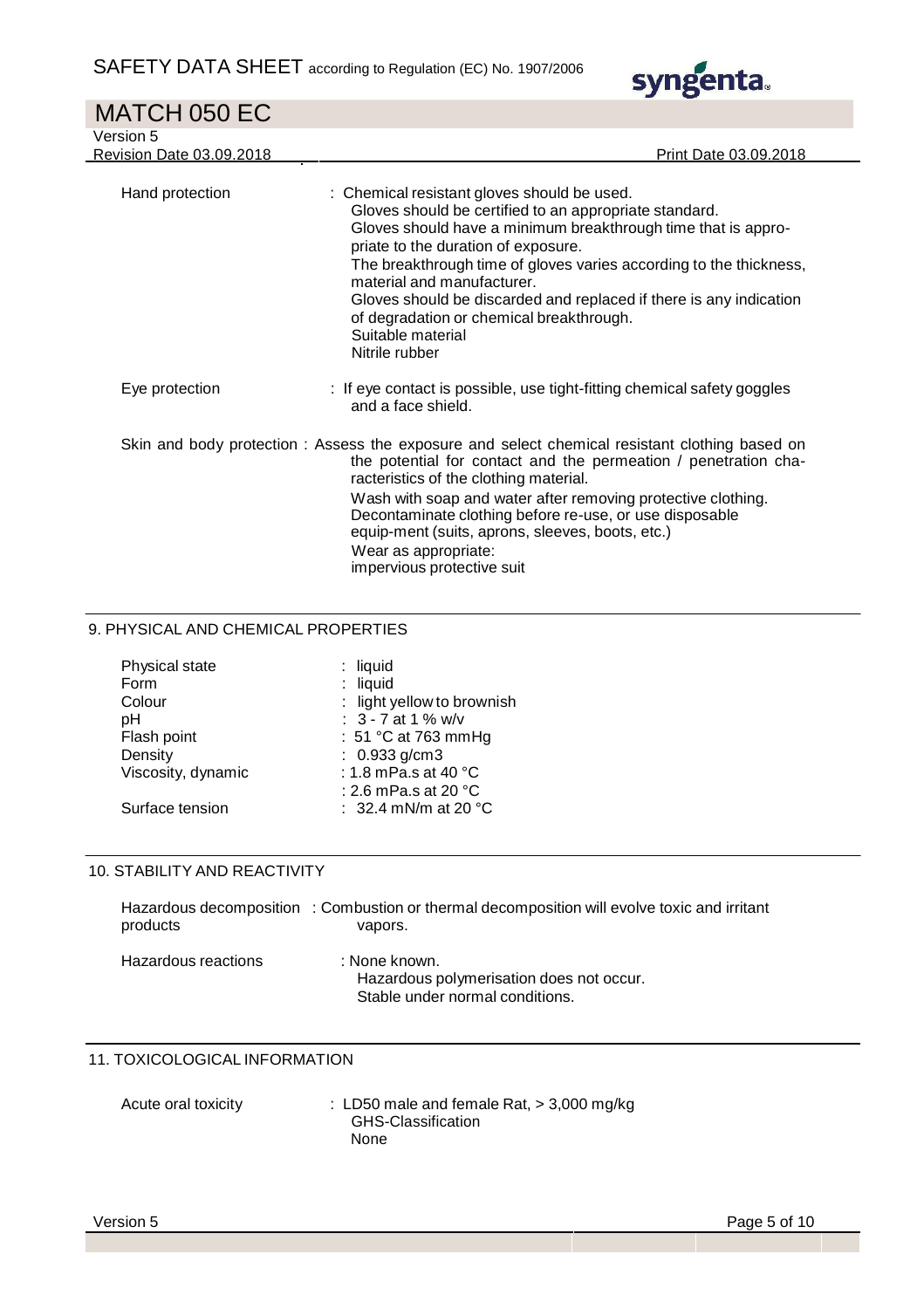| MATCH 050 EC                          |                                                                                         |
|---------------------------------------|-----------------------------------------------------------------------------------------|
| Version 5<br>Revision Date 03.09.2018 | Print Date 03.09.2018                                                                   |
| Acute inhalation toxicity             | : LC50 Rat, $>$ 5.3 mg/l, 4 h<br>GHS-Classification<br>None                             |
| Acute dermal toxicity                 | : LD50 Rat, $> 4,000$ mg/kg<br><b>GHS-Classification</b><br>None                        |
| Skin irritation                       | Rabbit: irritating<br><b>GHS-Classification</b><br>Category 2                           |
| Eye irritation                        | : Rabbit: Risk of serious damage to eyes.<br>GHS-Classification<br>Category 1           |
| Sensitisation                         | : guinea pig: A skin sensitizer<br><b>GHS-Classification</b><br>Category 1              |
| Long term toxicity<br>lufenuron       | : Did not show carcinogenic, teratogenic or mutagenic effects in<br>animal experiments. |
| 2-methylpropan-1-ol                   | : Did not show carcinogenic, teratogenic or mutagenic effects in<br>animal experiments. |

syngenta.

#### 12. ECOLOGICAL INFORMATION

### ELIMINATION INFORMATION (PERSISTENCE AND DEGRADABILITY)

| Stability in water<br>lufenuron     | : Degradation half life: 112 d<br>Lufenuron is not persistent in water.                                                                                  |  |
|-------------------------------------|----------------------------------------------------------------------------------------------------------------------------------------------------------|--|
| Stability in soil<br>lufenuron      | : Degradation half life : 28 d<br>Lufenuron is not persistent in soil.                                                                                   |  |
| Mobility<br>lufenuron               | : Lufenuron is immobile in soil.                                                                                                                         |  |
| <b>Bioaccumulation</b><br>lufenuron | : Lufenuron bioaccumulates.                                                                                                                              |  |
| ECOTOXICITY EFFECTS                 |                                                                                                                                                          |  |
| Toxicity to fish                    | : LC50 Lepomis macrochirus (Bluegill sunfish), 20 mg/l, 96 h<br>Based on test results obtained with similar product.<br>GHS-Classification<br>Category 3 |  |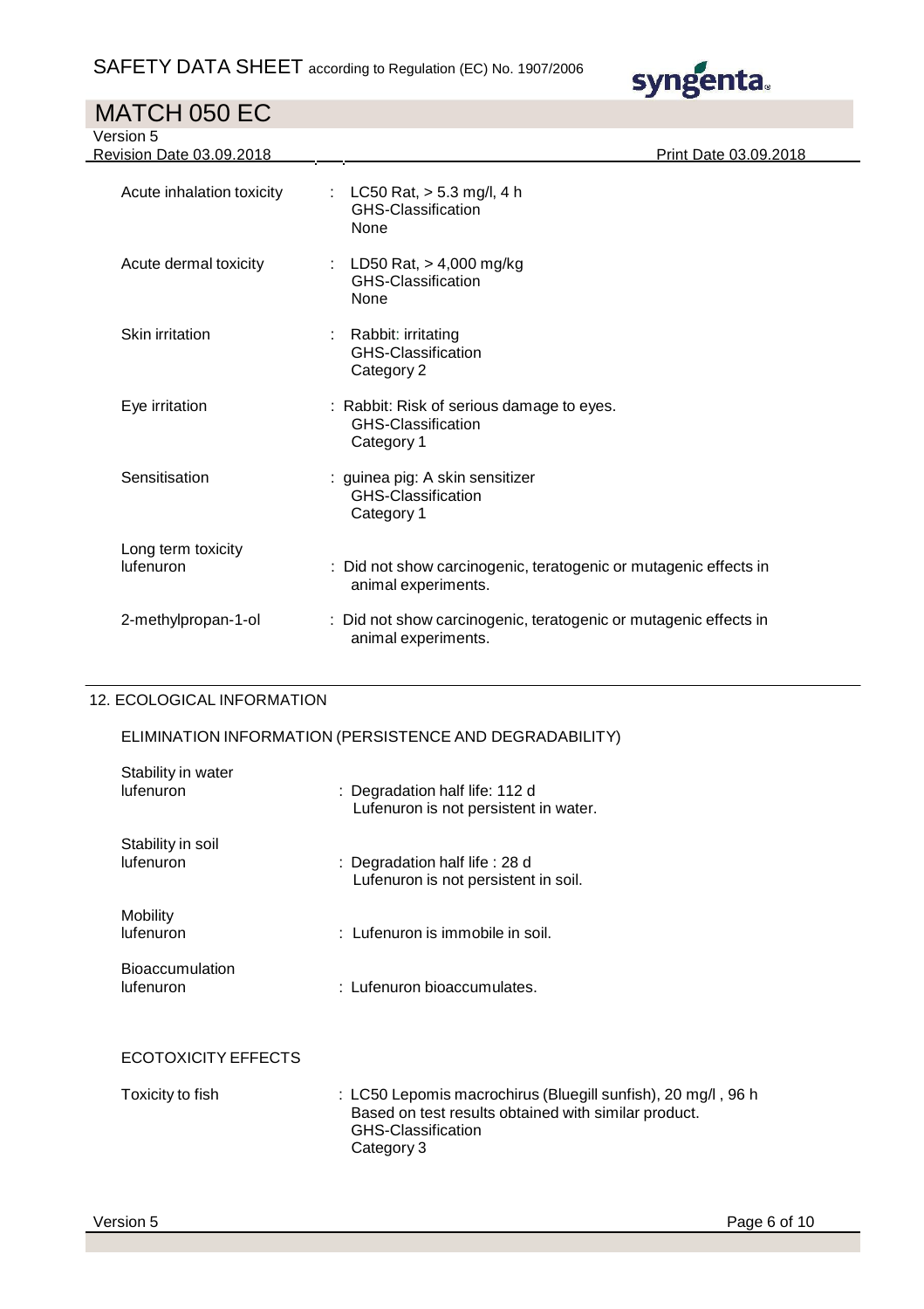

| MATCH 050 EC                           |                                                                                                                                                                                                                                                                                           |
|----------------------------------------|-------------------------------------------------------------------------------------------------------------------------------------------------------------------------------------------------------------------------------------------------------------------------------------------|
| Version 5<br>Revision Date 03.09.2018  | Print Date 03.09.2018                                                                                                                                                                                                                                                                     |
| Toxicity to aquatic inver-<br>tebrates | : EC50 Daphnia magna (Water flea), 0.0072 mg/l, 48 h<br>Based on test results obtained with similar product.<br><b>GHS-Classification</b><br>Category 1                                                                                                                                   |
| Toxicity to aquatic plants             | : EbC50 Pseudokirchneriella subcapitata (green algae), 2.63 mg/l,<br>72 h<br>Based on test results obtained with similar product.<br><b>GHS-Classification</b><br>Category 2                                                                                                              |
| 13. DISPOSAL CONSIDERATIONS            |                                                                                                                                                                                                                                                                                           |
| Product                                | : Do not contaminate ponds, waterways or ditches with chemical or<br>used container.<br>Do not dispose of waste into sewer.<br>Where possible recycling is preferred to disposal or incineration.<br>If recycling is not practicable, dispose of in compliance with local<br>regulations. |
| Contaminated packaging                 | Empty remaining contents.<br>Triple rinse containers.<br>Empty containers should be taken to an approved waste handling<br>site for recycling or disposal.<br>Do not re-use empty containers.                                                                                             |
| <b>14. TRANSPORT INFORMATION</b>       |                                                                                                                                                                                                                                                                                           |

| Land transport                                                                           |                                                                                                            |
|------------------------------------------------------------------------------------------|------------------------------------------------------------------------------------------------------------|
| ADR/RID:<br>UN number:<br>Class:<br>Labels:<br>Packaging group:<br>Proper shipping name: | 1224<br>3<br>3<br>Ш<br>KETONES, LIQUID, N.O.S. (ALKYL (C3-C5) BENZENES AND<br>CYCLOHEXANONE AND LUFENURON) |
| Environmentally hazardous: Environmentally hazardous                                     |                                                                                                            |
| Sea transport                                                                            |                                                                                                            |
| IMDG:<br>UN number:<br>Class:<br>Labels:<br>Packaging group:<br>Proper shipping name:    | 1224<br>3<br>3<br>Ш<br>KETONES, LIQUID, N.O.S. (ALKYL (C3-C5) BENZENES AND<br>CYCLOHEXANONE AND LUFENURON) |
| Marine pollutant :                                                                       | Marine pollutant                                                                                           |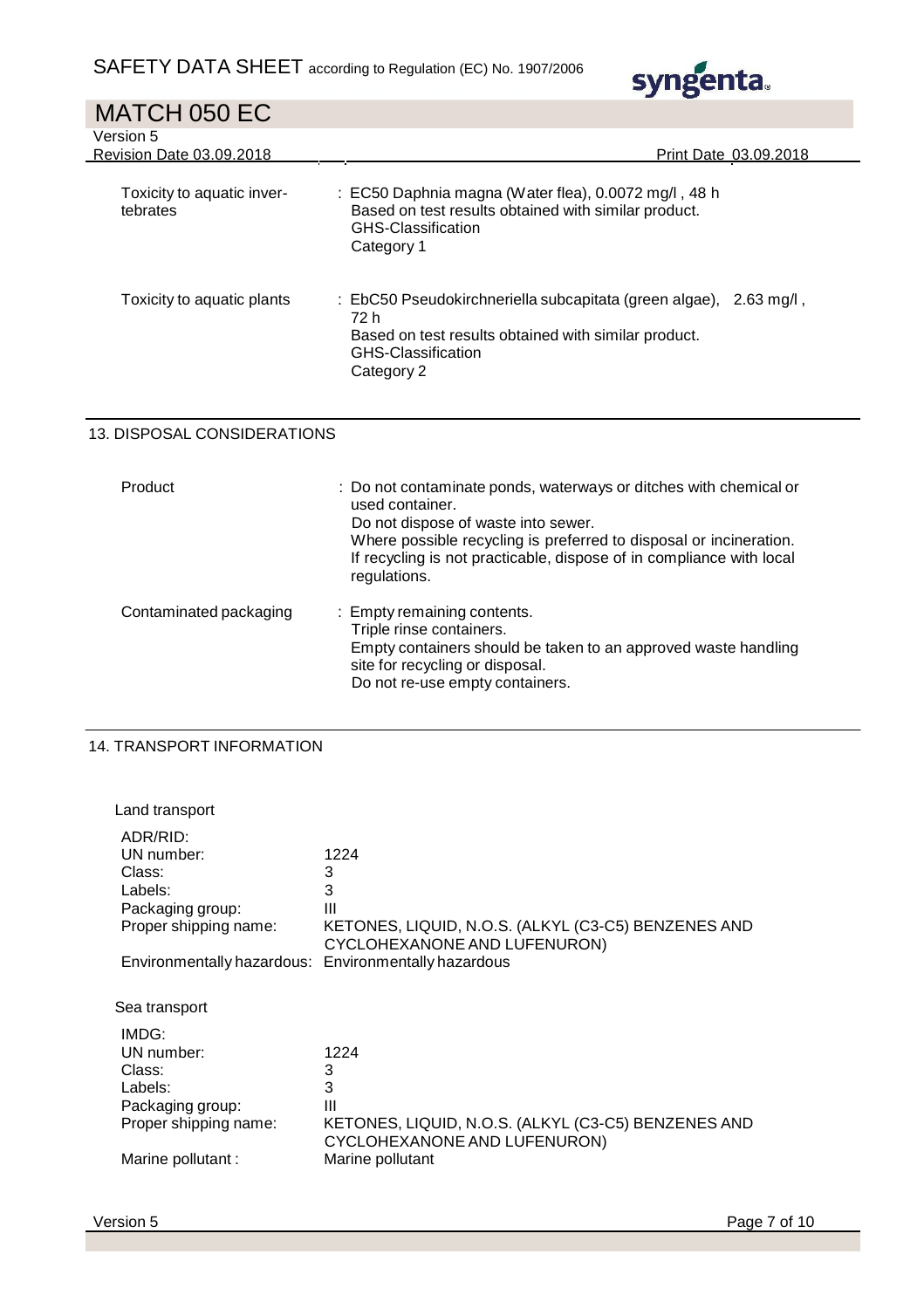

| MATCH 050 EC                                                                                             |                                                                                                               |
|----------------------------------------------------------------------------------------------------------|---------------------------------------------------------------------------------------------------------------|
| Version 5                                                                                                |                                                                                                               |
| <b>Revision Date 03.09.2018</b>                                                                          | <b>Print Date 03.09.2018</b>                                                                                  |
| Air transport<br>IATA-DGR:<br>UNID No.<br>Class:<br>Labels:<br>Packaging group:<br>Proper shipping name: | UN 1224<br>3<br>3<br>Ш<br>KETONES, LIQUID, N.O.S. (ALKYL (C3-C5) BENZENES AND<br>CYCLOHEXANONE AND LUFENURON) |

### 15. REGULATORY INFORMATION

Labelling according to EC Directives

Hazardous components which must be listed on the label:

- lufenuron
- solvent naphtha (petroleum), heavy arom.

| Symbol(s)                                  | Xn<br>N                                        | Harmful<br>Dangerous for the environment                                                                                                                                                                                      |
|--------------------------------------------|------------------------------------------------|-------------------------------------------------------------------------------------------------------------------------------------------------------------------------------------------------------------------------------|
| R-phrase(s)                                | R <sub>10</sub><br>R38<br>R41<br>R43<br>R50/53 | Flammable.<br>Irritating to skin.<br>Risk of serious damage to eyes.<br>May cause sensitisation by skin contact. Very<br>toxic to aquatic organisms, may cause long-<br>term adverse effects in the aquatic envi-<br>ronment. |
|                                            | R65<br>R <sub>67</sub>                         | Harmful: may cause lung damage if swallowed.<br>Vapours may cause drowsiness and dizziness.                                                                                                                                   |
| S-phrase(s)                                | S <sub>2</sub><br>t.<br>S <sub>13</sub>        | Keep out of the reach of children.<br>Keep away from food, drink and animal fee-<br>dingstuffs.                                                                                                                               |
|                                            | S20/21<br>S <sub>26</sub>                      | When using do not eat, drink or smoke.<br>In case of contact with eyes, rinse immediately<br>with plenty of water and seek medical advice.                                                                                    |
|                                            | S35                                            | This material and its container must be dis-<br>posed of in a safe way.                                                                                                                                                       |
|                                            | S36/37/39                                      | Wear suitable protective clothing, gloves and<br>eye/face protection.                                                                                                                                                         |
|                                            | S57                                            | Use appropriate container to avoid environ-<br>mental contamination.                                                                                                                                                          |
|                                            | S62                                            | If swallowed, do not induce vomiting: seek<br>medical advice immediately and show this con-<br>tainer or label.                                                                                                               |
| Note                                       | 1999/45/EC.                                    | : The product is classified and labelled in accordance with Directive                                                                                                                                                         |
| Special labelling of cer-<br>tain mixtures | structions for use.                            | : To avoid risks to man and the environment, comply with the in-                                                                                                                                                              |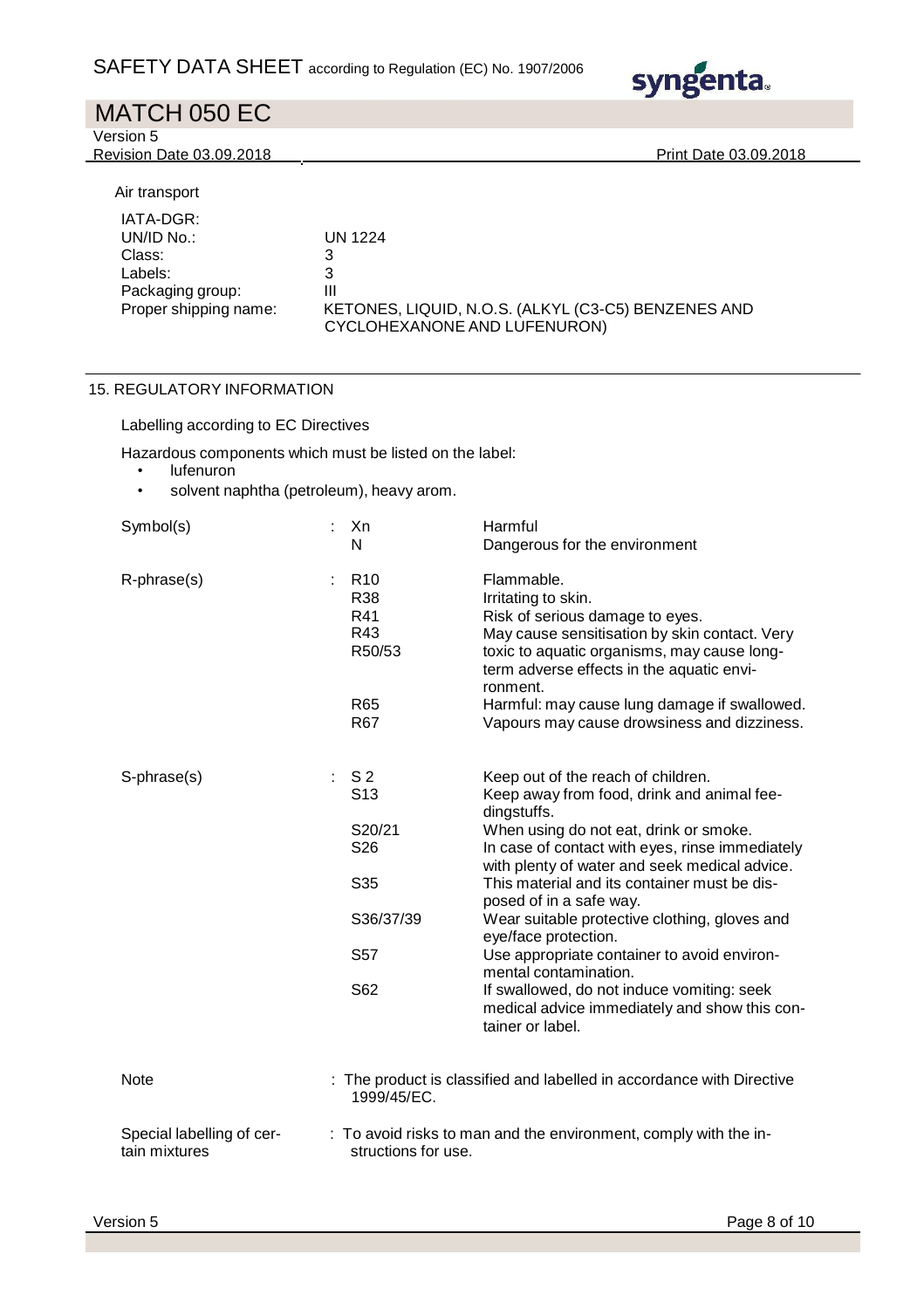

Version 5

Revision Date 03.09.2018 **Print Date 03.09.2018** 

GHS-Labelling

Globally Harmonized System of Classification and Labelling of Chemicals (GHS)

| Pictogram                |                                                                                                      |                                                                                                                                                                                                                                                                                                                                                                                                                                                                                                                                                                                                                                              |
|--------------------------|------------------------------------------------------------------------------------------------------|----------------------------------------------------------------------------------------------------------------------------------------------------------------------------------------------------------------------------------------------------------------------------------------------------------------------------------------------------------------------------------------------------------------------------------------------------------------------------------------------------------------------------------------------------------------------------------------------------------------------------------------------|
|                          |                                                                                                      |                                                                                                                                                                                                                                                                                                                                                                                                                                                                                                                                                                                                                                              |
| Signal word              | Danger                                                                                               |                                                                                                                                                                                                                                                                                                                                                                                                                                                                                                                                                                                                                                              |
| <b>Hazard statements</b> | H <sub>226</sub><br>H304<br>H315<br>H317<br>H318<br>H336<br>H410                                     | Flammable liquid and vapour.<br>May be fatal if swallowed and enters airways.<br>Causes skin irritation.<br>May cause an allergic skin reaction.<br>Causes serious eye damage.<br>May cause drowsiness or dizziness.<br>Very toxic to aquatic life with long lasting ef-<br>fects.                                                                                                                                                                                                                                                                                                                                                           |
| Precautionary statements | P <sub>210</sub><br>P <sub>261</sub><br>P280<br>$P301 + P310$<br>P302 + P352<br>P331<br>P391<br>P501 | Keep away from heat/sparks/open flames/hot<br>surfaces. - No smoking.<br>Avoid breathing dust/ fume/ gas/ mist/ vapours/<br>spray.<br>Wear protective gloves/protective clothing/eye<br>protection/ face protection.<br>IF SWALLOWED: Immediately call a POISON<br>CENTER or doctor/ physician.<br>IF ON SKIN: Wash with plenty of soap and<br>water.<br>P305 + P351 + P338 IF IN EYES: Rinse cautiously with water<br>for several minutes. Remove contact lenses, if<br>present and easy to do. Continue rinsing.<br>Do NOT induce vomiting.<br>Collect spillage.<br>Dispose of contents/ container to an approved<br>waste disposal plant. |
| Remarks                  | has been chosen.<br>all hazard classes and categories.                                               | : Classified using all GHS hazard classes and categories.<br>Where the GHS contains options, the most conservative option<br>Regional or national implementations of GHS may not implement                                                                                                                                                                                                                                                                                                                                                                                                                                                   |

Hazardous components which must be listed on the label:

- lufenuron
- solvent naphtha (petroleum), heavy arom.

### 16. OTHER INFORMATION

Further information